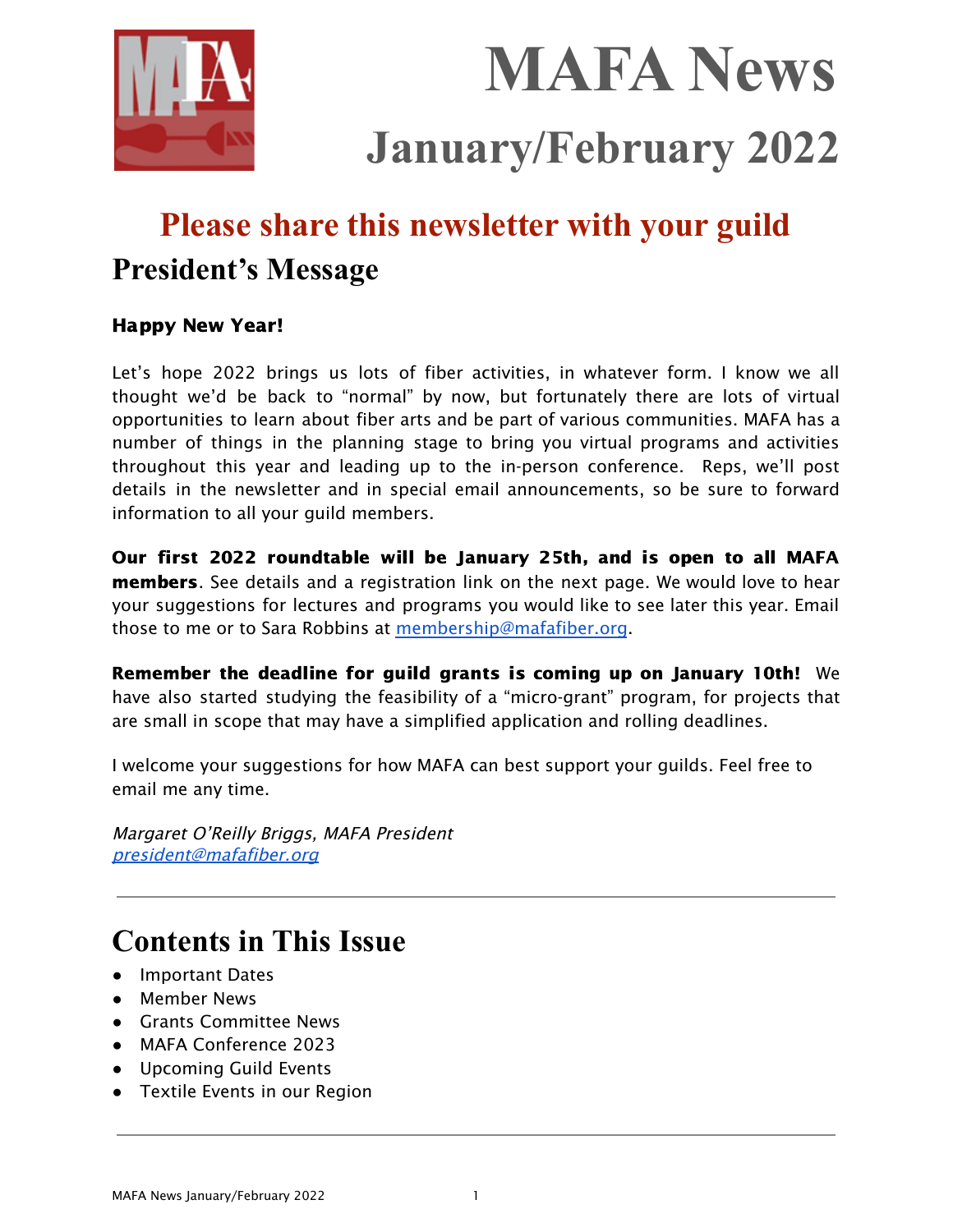## **Important Dates**

- January 10, 2022: 2022 Grant Applications Due
- January 25, 2022: MAFA Roundtable

## **Member News**

## Next Guild Roundtable

#### Panel Discussion with Regional Fibersheds, January 25 at 7 p.m.

Please join us for the next MAFA roundtable on Tuesday, January 25 to hear a panel discussion with the following Fibersheds: New Jersey, Chesapeake, Piedmont, Blue Ridge, Central Appalachia, Pennsylvania and New York.

#### This roundtable is open to all MAFA guild members. Register to attend at:

[https://us02web.zoom.us/meeting/register/tZAvdOmoqj0sHdUqLmfCHi0o5Y7knjYOqr](https://us02web.zoom.us/meeting/register/tZAvdOmoqj0sHdUqLmfCHi0o5Y7knjYOqrs9) [s9](https://us02web.zoom.us/meeting/register/tZAvdOmoqj0sHdUqLmfCHi0o5Y7knjYOqrs9) After registering you will receive a confirmation email with a Zoom link.

### Save the Dates for Upcoming Roundtables

- March 22 Roundtable (open to all MAFA guild members): Sarah Woodyard's Hand-Sewing Journey: From 18th-century Dressmaking Apprentice to Modern Day Hand-Sewist. Learn more about Sarah Woodyard at [https://www.sewncompany.com/.](https://www.sewncompany.com/)
- **●** May 24 and September 27: Reps meeting and Guild leadership programs
- July 26 and November 22 Roundtable: Topics TBD. Stay tuned.

### Recordings

Did you miss the previous roundtables? Find links to meeting notes and recordings of the meetings on the Meeting Recordings page of the MAFA website, here: <https://mafafiber.org/guild-resources/meeting-recordings/>.

The MAFA Roundtables are ultimately designed to help support the guild representatives. I would love to hear your ideas as to what would interest and be helpful to you. You can reach me at [membership@mafafiber.org](mailto:membership@mafafiber.org).

### MAFA Zoom Account

If your guild has scheduled virtual meetings through the MAFA Zoom account, but for any reason need to cancel, please let Patty Chrisman, MAFA Secretary (and Zoom Administrator) know prior to the meeting date. You can reach Patty at [secretary@mafafiber.org.](mailto:secretary@mafafiber.org)

Sara Robbins, Membership Chair [membership@mafafiber.org](mailto:membership@mafafiber.org)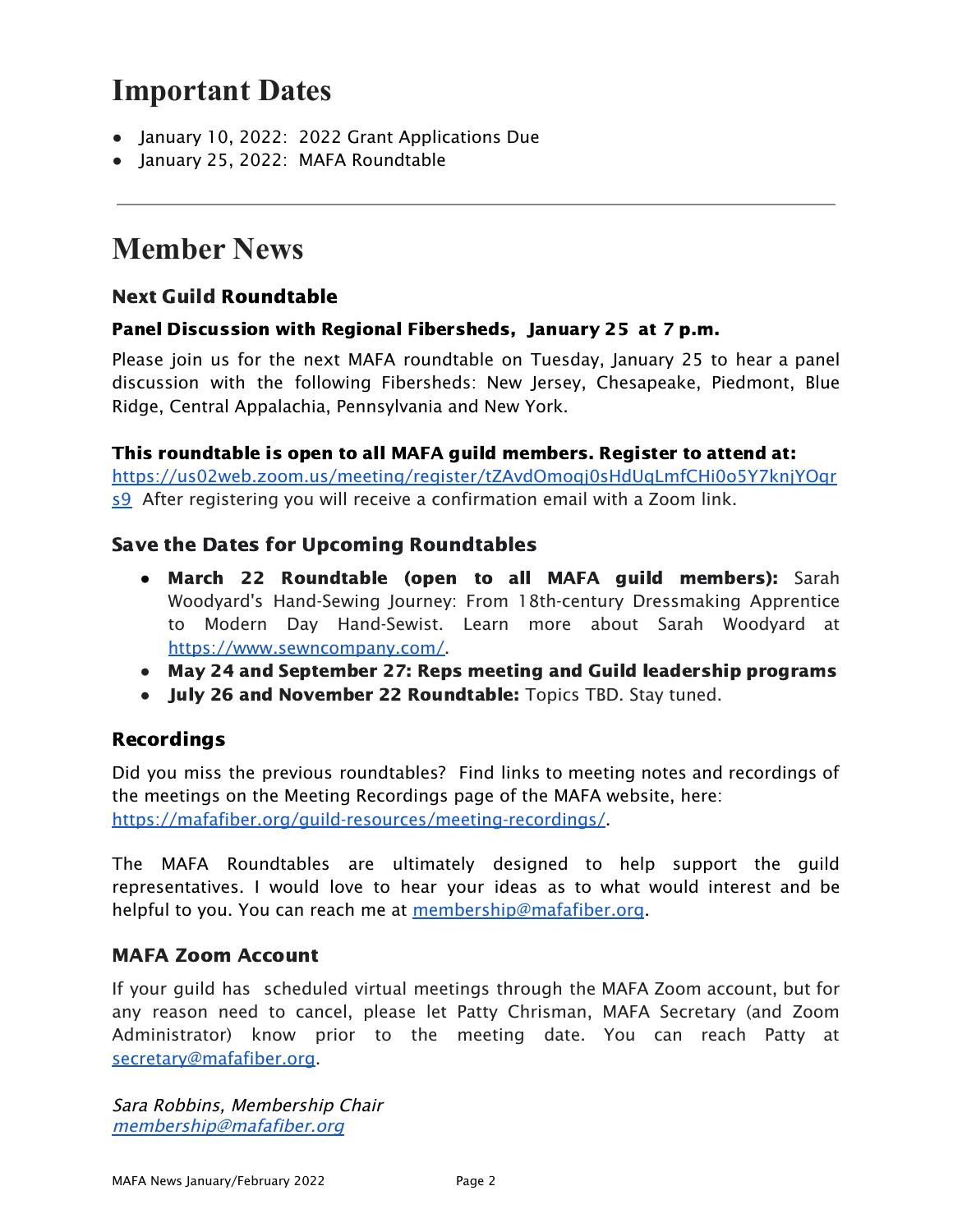## **Grants Committee News**

## MAFA Grants for 2022

The deadline for all applications for 2022 MAFA grants will be **January 10, 2022.** 

### Interested in a MAFA Grant?

- Read the detailed guidelines and reporting requirements on the MAFA [Grants](https://mafafiber.org/grants/guild-grants/) page
- Check out our recent [slideshow](https://mafafiber.org/wp-content/uploads/Grants/MAFA-Grants-Slides-compressed.pdf) on the grants process
- Read the [reports](https://mafafiber.org/grants/guild-grants/grant-awards/) of successful grant projects
- Download the latest version of the [application](https://mafafiber.org/wp-content/uploads/Forms/MAFA-GRANT-APPLICATION-preview.pdf) preview (Rev. Sept. 2020)
- Online [applications](https://mafafiber.org/grants/guild-grants/grant-application/) will be accepted in the Fall.

Questions? Contact [grants@mafafiber.org.](mailto:grants@mafafiber.org)

## Conference Fellowships will return in 2023

To learn more about Conference Fellowships:

- Check out the **fellowship quidelines** and application preview at mafafiber.org
- Read [reports](https://mafafiber.org/grants/fellowships/fellowship-awards/) from previous Conference Fellows

## Want to get involved on the Grants Committee?

The Grants Committee welcomes new members annually. For more information or to express interest, contact Angela Fishman at [grants@mafafiber.org](mailto:grants@mafafiber.org).

## **MAFA Conference 2023**

### Hats! Hats! Hats!

Love hats – traditional, silly, felted, knitted, or mad hatter? We are looking for someone to lead the new Hats Exhibit at the conference. Come up with the categories and criteria, create the application, keep track of the entries, and stage the exhibition at the conference. Work starts July 2022 and continues until June 2023. Send an email to Carol at *[conference@mafafiber.org](mailto:conference@mafafiber.org)* 

### Instructors needed!

Invitations for instructors have been sent out, but we're still interested in expanding our list of people who teach weaving, spinning, dyeing, basket weaving and other fiber arts. If you or your guild members know of good teachers or you had a wonderful speaker at your recent meeting, please send the information (name, email, short description of fiber speciality) to [education@mafafiber.org.](mailto:education@mafafiber.org)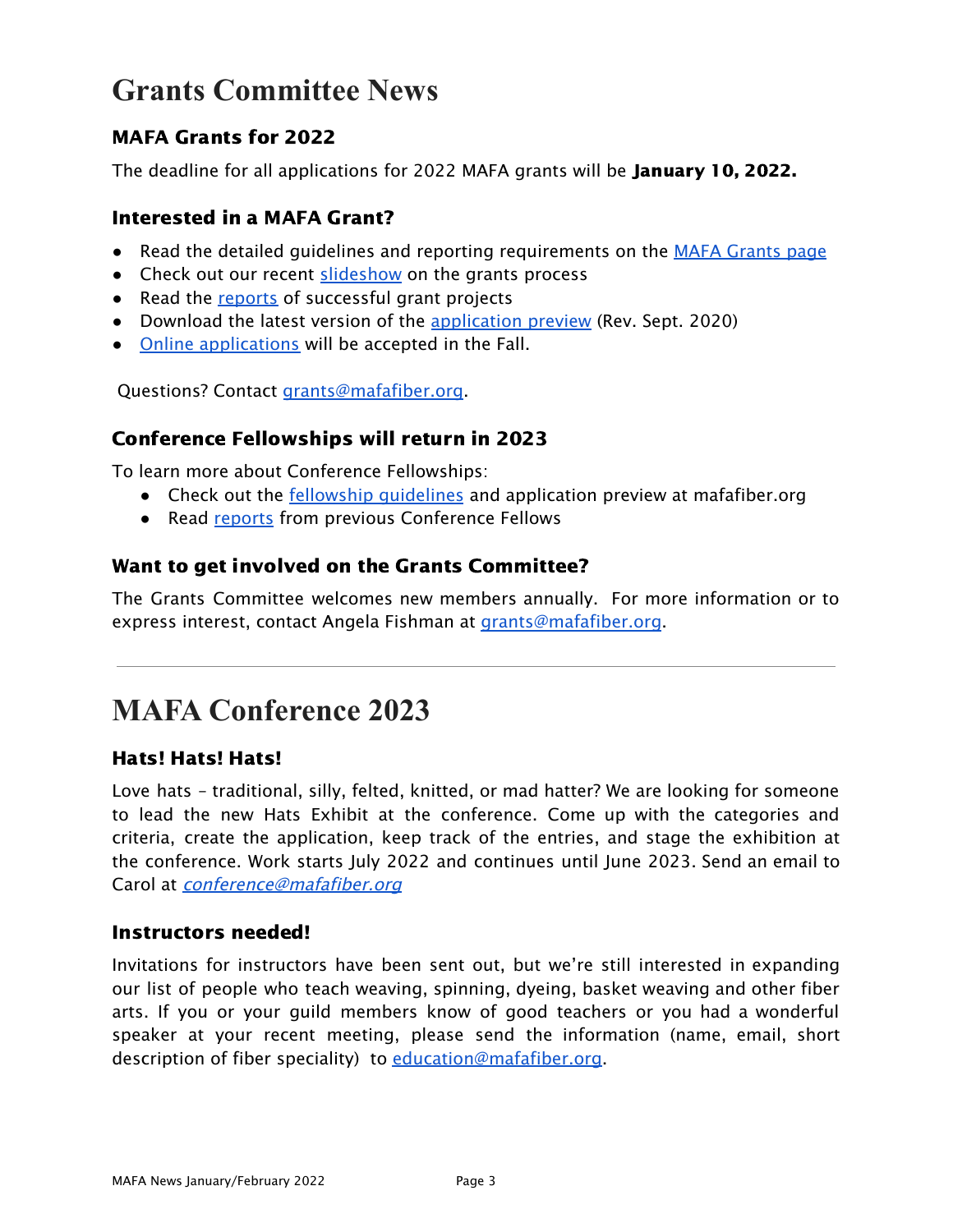**Save the Date:** The MAFA 2023 Conference will be held at Millersville University (near Lancaster, PA), June 22 - 25, 2023.

Carol Steuer, MAFA 2023 Conference Coordinator [conference@mafafiber.org](mailto:conference@mafafiber.org)

## **Upcoming Guild Events**

Let us help you publicize your guild exhibits, workshops, events and sales! Visit the Guild Events listing on the website here: [mafafiber.org/events/](https://mafafiber.org/events/). Submit information on events, workshops, programs and sales for the website and newsletter by submitting the online form here: [mafafiber.org/guilds-page/guild-event-update/](https://mafafiber.org/guilds-page/guild-event-update/). You may also email newsletter items to <u>[membership@mafafiber.org](mailto:membership@mafafiber.org)</u> before the 21st of even months for inclusion in the next MAFA News.

## **Events, Festivals, Exhibits & Online Fiber Arts**

#### Events

**New - Handweavers Guild of America 25th Convergence.** July 22, 2022, July 15 through July 21, 2022. <https://weavespindye.org/schedule-and-registration/>

New - Spindle and Dyepot Calendar of Events: <https://weavespindye.org/calendar/>

### Festivals

New: Maryland Sheep and Wool Winterfest: Virtual. January 29 and 30. <https://www.lessonface.com/sheepandwool>

New - Maryland Sheep and Wool Festival. May 7 and 8, 2022. Howard County Fairgrounds, West Friendship, MD. <https://sheepandwool.org/>

### Exhibits

Craft Front & Center: <https://madmuseum.org/exhibition/craft-front-center> Museum of Arts & Design (MAD). New York City, NY. Now - Feb 13, 2022

### Ongoing

The McLean Textile Gallery: <https://www.themcleantextilegallery.com/>, McLean, VA The McLean Textile Gallery is the first venue in McLean solely devoted to textile creations and art. Established in December 2020 by Nancy Preston, owner of The Quilt Shop of McLean, the gallery showcases published, award-winning talent and identifiable contemporary art styles each month.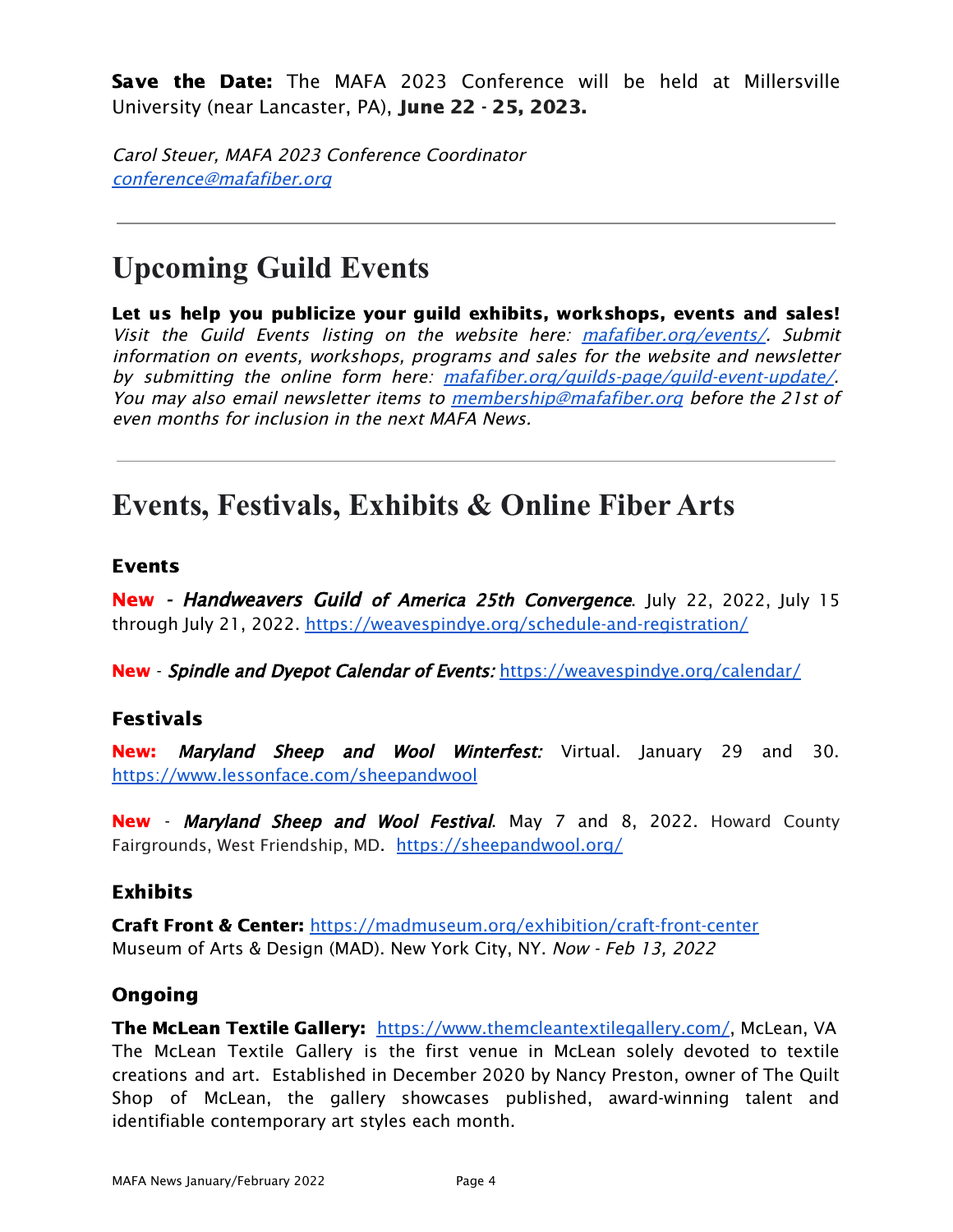Pattern and Purpose: American Quilts from Shelburne Museum,

<https://shelburnemuseum.org/>

Tatter: A Gathering of Material Culture, is offering online classes. <https://www.tatter.org/stitching-classes-index>

HGA - Handweavers Guild of America: Textiles and Tea. The Handweavers Guild of America, Inc. (HGA) is excited to announce our new program for 2021: Textiles & Tea. Every Tuesday at 4 PM (EST) HGA will host a conversation with some of the most respected fiber artists in the field today. In our 45-minute discussion we will focus on their artwork and their creative journey. We will allow 15 minutes at the end of our conversation for questions from the audience. Make a cup of your favorite tea and join us as we talk about fiber, creativity, inspiration, process and so much more[.https://weavespindye.org/textiles-and-tea/](https://weavespindye.org/textiles-and-tea/)

#### San Jose Museum of Quilts and Textiles: <https://www.sjquiltmuseum.org/>

**Rijksmuseum, Amsterdam.** They have a beautiful and extensive textile exhibit (available in English). <https://www.rijksmuseum.nl/en/rijksstudio/works-of-art/textiles>

**Potomac Fiber Arts Gallery, Alexandria, Virginia - Exhibits all forms of fiber work,** including weaving, knitting, crocheting, sewing, surface design, and more, in 11 juried shows each year. More info at [www.potomacfiberartsgallery.com/](http://www.potomacfiberartsgallery.com/).

**Fabric Workshop and Museum**, Philadelphia, Pennsylvania - The museum's purpose is to stimulate experimentation among leading contemporary artists and to share the process of creating works of art with the public. They have various exhibits and a permanent collection, as well as studio facilities, equipment, and expert technicians on-site. Find more info at [fabricworkshopandmuseum.org/.](http://fabricworkshopandmuseum.org/)

Alling Coverlet Museum, in Palmyra NY, has a collection of simple 4H to jacquard coverlets[.historicpalmyrany.com/alling.htm](http://historicpalmyrany.com/alling.htm)